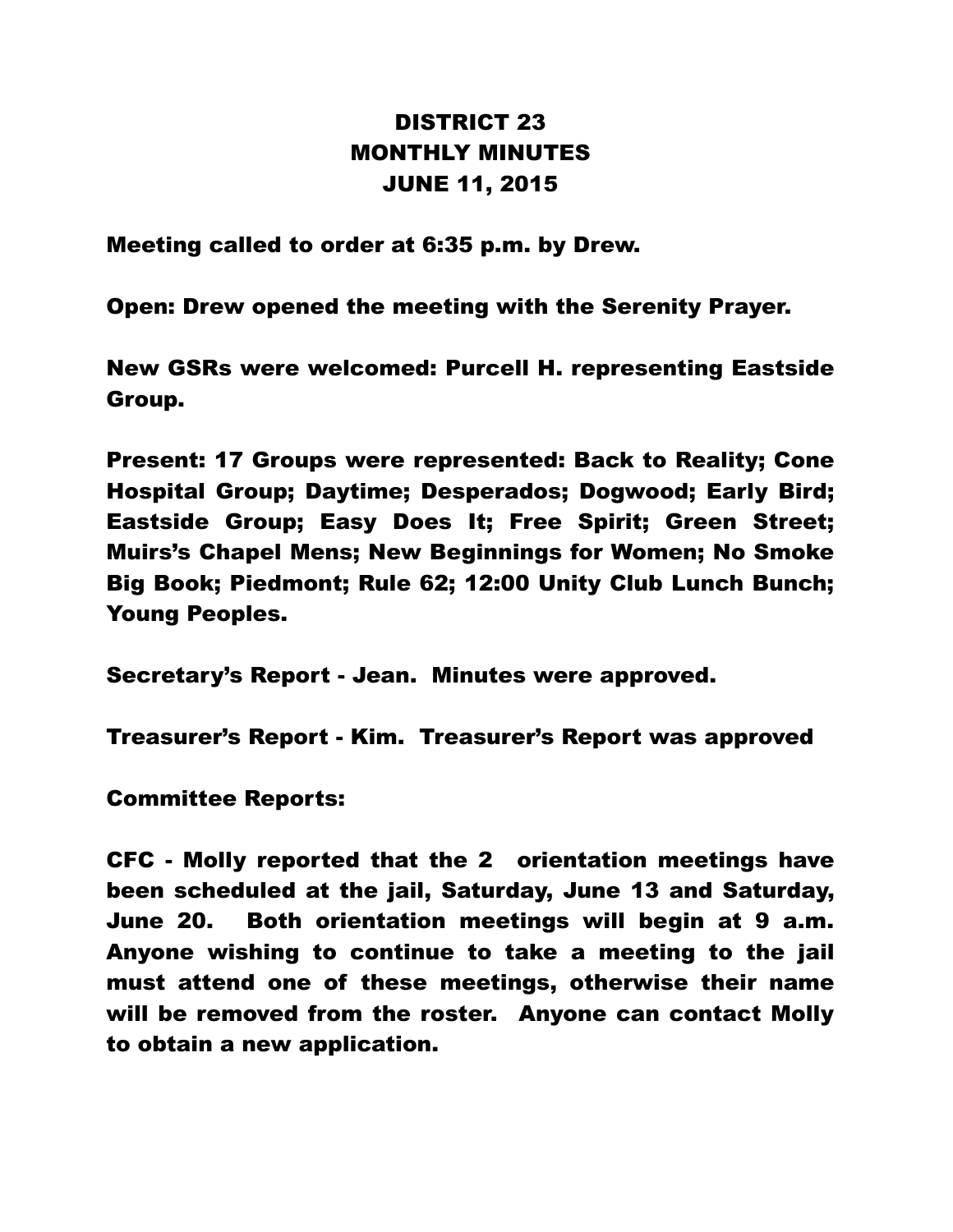TFC - Jackie. No new information other than the TFC committee is going to meet to approve guidelines for treatment center meetings, all of which will be posted on the website. She again asked GSRs to return to their home groups and ask who is taking a meeting to Cone Behavioral Health and who their contact is. She is attempting to update the data for treatment centers. A week or so ago there was no meeting 3 days in a row. She asked that if a commitment cannot be kept that they call her at 987-4798 or email her at tfc@nc23.org, and then she can get someone to go.

CPC/PI - No chair. Drew said he had received an email from ADS requesting representative(s) from AA to man an information table for an event on July 14, 2016 from 5:30 - 8. Drew will contact Sam H. (CPC/PI Area Chair) and also CPC/PI Chair in Winston-Salem, for help as this position is vacant.

Special Events - Rucker . Absent. Drew said that the Founders Day Picnic will be held on July 12 at Bur-Mil Shelter #2 beginning at noon. There is to be a meeting on Saturday at Common Ground for volunteers who wish to participate in helping in this event. All information is posted on the website: NC23.org.

Grapevine - Dan said that 2 subscriptions will be given as prizes at the Founder's Day Picnic. He encouraged the GSRs to return to their groups and encourage the group to purchase a subscription to the Grapevine for members to borrow and return. He reminded the group that the Area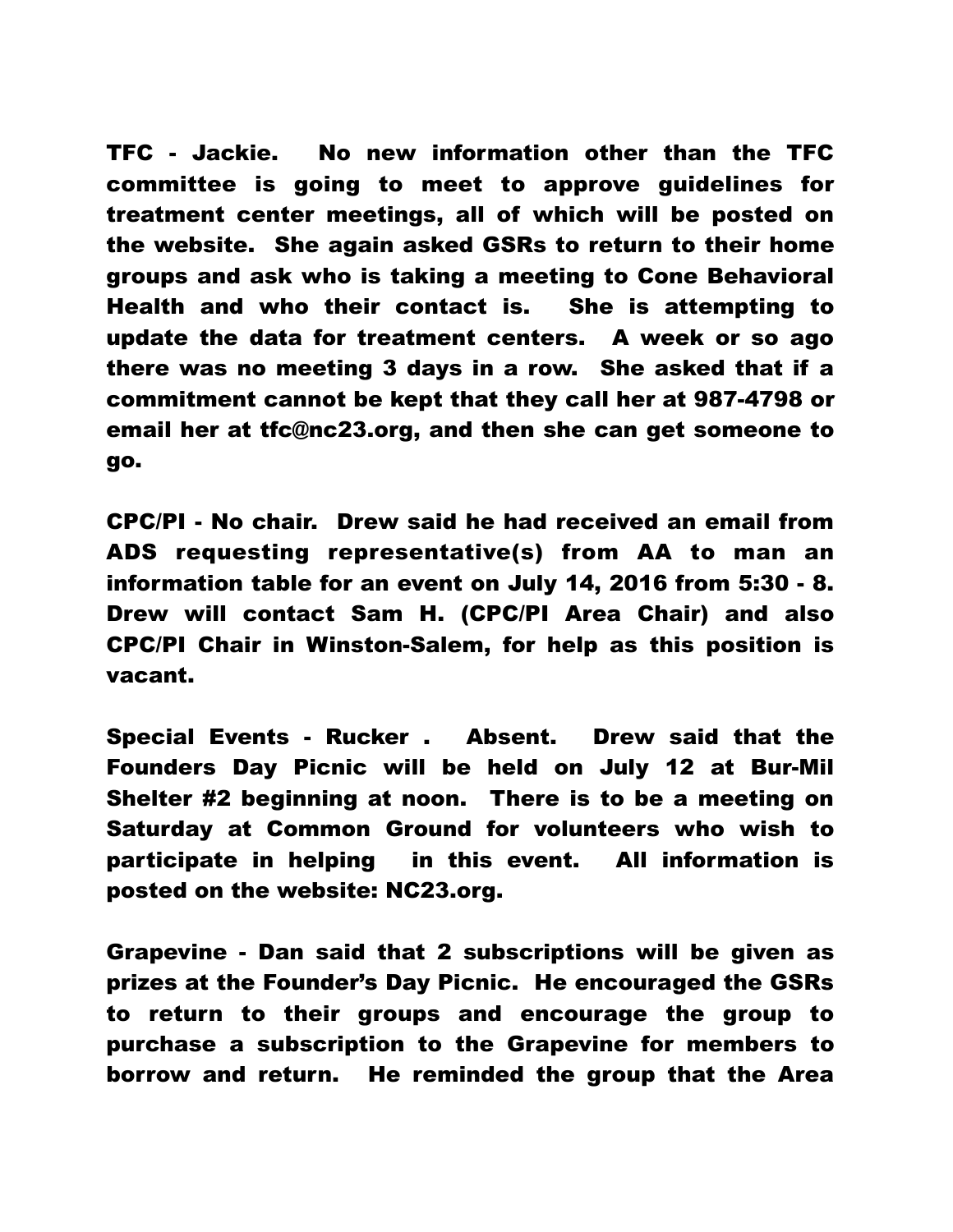with the biggest increase in subscriptions will get a section in an upcoming 2016 issue to share their experience, strength and hope. He said that it is easier to go on line and sign up for a subscription, although you can still mail in orders. Drew commented that his first home group gave a subscription to the Grapevine to home group members when they celebrate 1 year.

Website Report. Absent. Drew said that over 100 schedules have been downloaded, 51 this month; 27 Hotsheets downloaded for June.

Special Needs - Sharon. No report.

Intergroup - Lisa. Reported that both sales and contributions are down 50%. She asked GSRs to encourage their groups to support Intergroup. Only 38% of the groups contribute to Intergroup.

LCM - Dave/Roberta - All updates have been forwarded to General Service. The information for the 4 new GSRs last month have been forwarded to New York. There is one new GSR this month, and Roberta said she had his information that information would be forwarded to New York.

Alt. DCM - Open Position

DCM Report - Kim attended the Area Assembly in Drew's absence. She said their were 8 groups from District 23 represented. A total of 252 people were in attendance making a quorum 168. Again this year the Area has a surplus of \$1307.50. Suggestions of how to use this money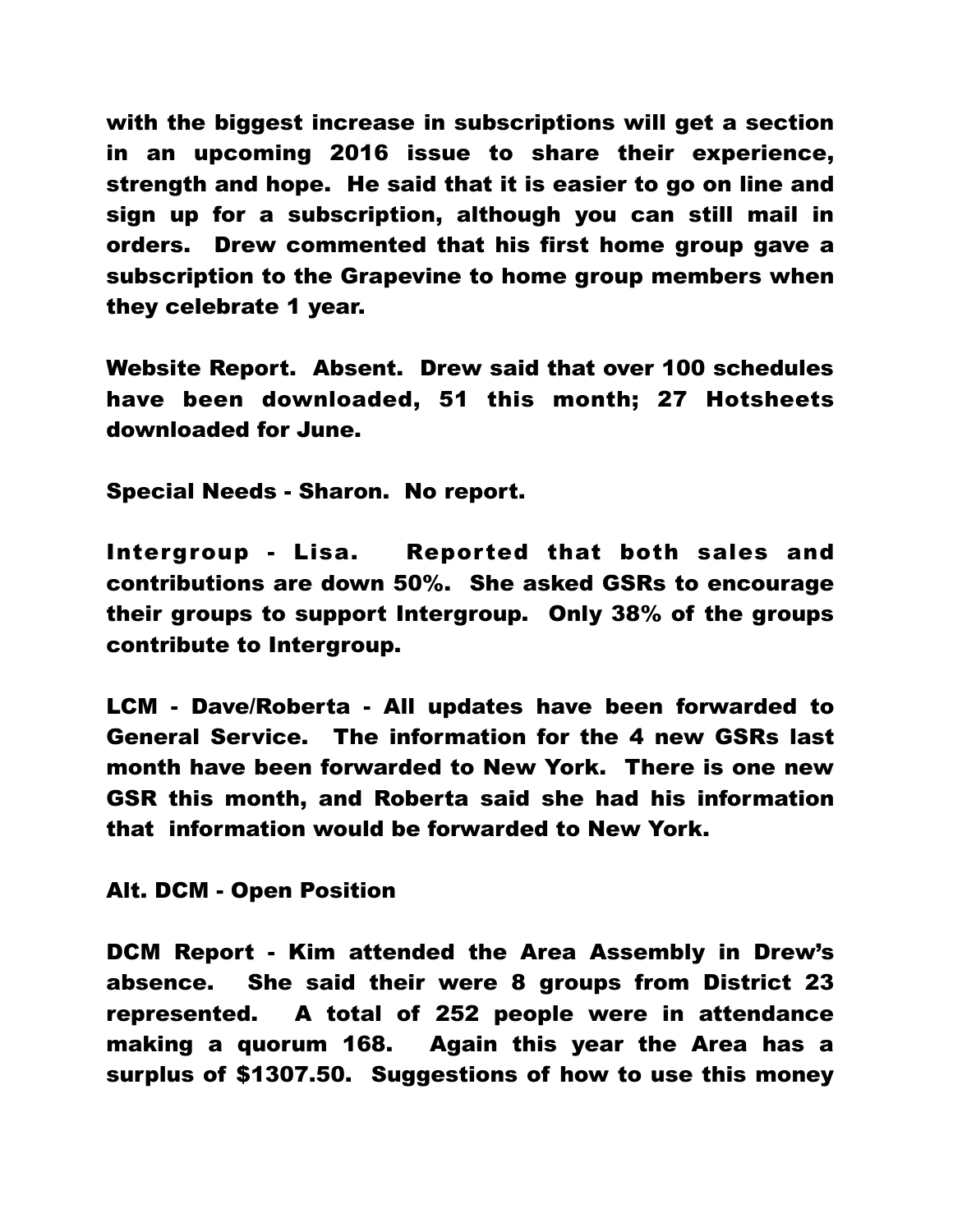may be forward to the Chair, aanorthcarolina.org. Kim reminded the group that the User Name is: 23; the password is: iamsober.

Details from the Area Assembly included:

1. NC has 1089 groups - 16,781 members

2. District 23 has 62 groups - 912 members

3. Access to the Flag Ceremony at the International Convention will be available on line beginning Saturday, July 4, at aanorthcarolina.org.

4. In the planning stages is a motion to help struggling Districts send their representatives to Raleigh for the Area Assemblies. Raleigh doesn't have to pay transportation and/or hotel and will be willing to contribute.

5. Bids will be going out to various hotels to host upcoming Area 51 events.

6. At the Fall Assembly a motion for a Webmaster may be on the agenda.

7. Distribution of last year's surplus included purchasing a projector; slide show of 80 years of AA; equipment for the hearing impaired.

OLD BUSINESS: Vacant Positions: Alt. DCM, CPC/PI; Storage Shed for Special Events.

At the May meeting toward to end a matter was brought up of reimbursing Roberta (LCM) gas money for a trip she was taking to visit a woman in prison in Troy. At the time, with